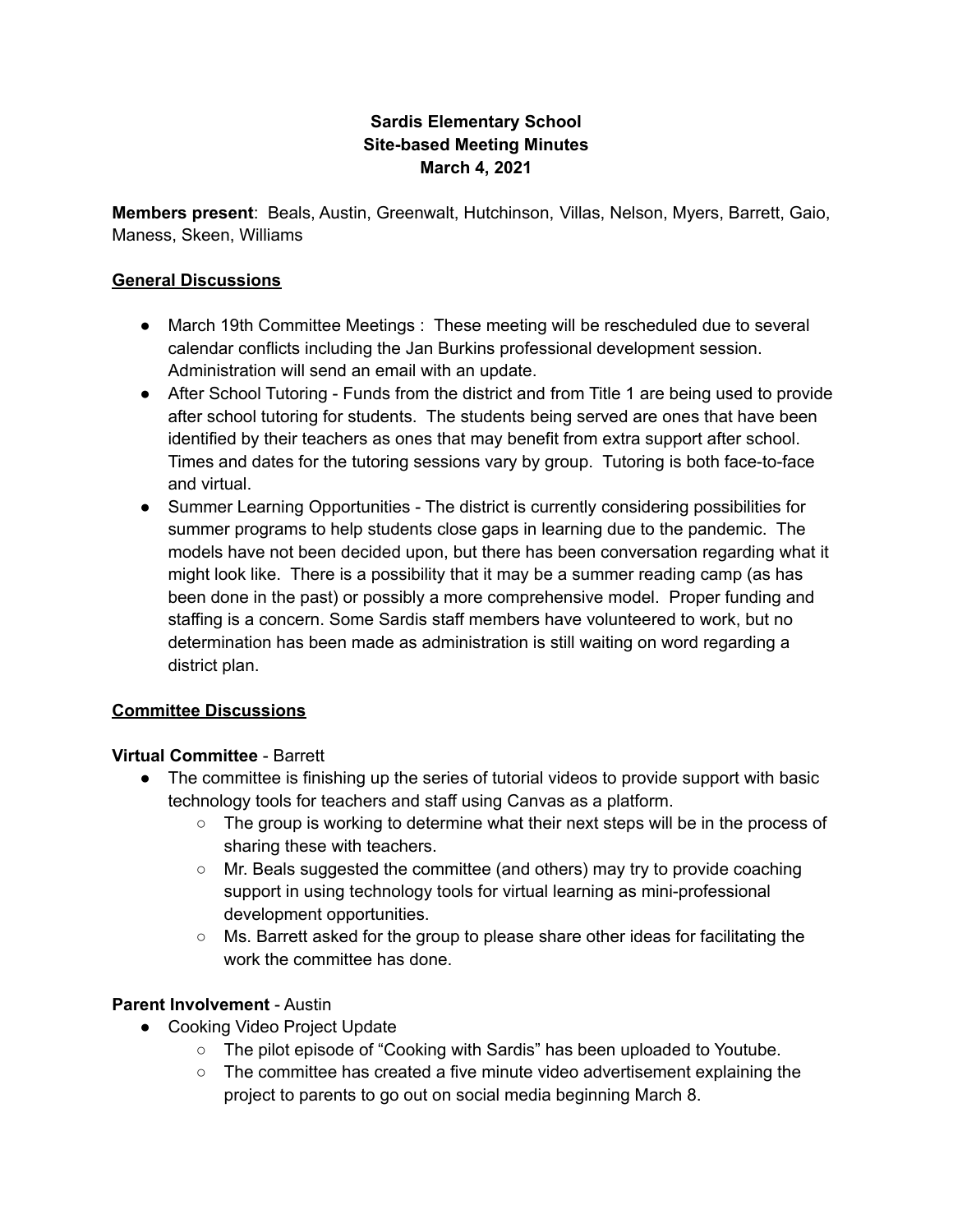- $\circ$  Mrs. Nelson is working on a flyer to send home asking for parents to submit videos which will appear on the cooking show.
- The deadline for submission is March 25.
- The target date for the video release on Youtube will be mid-April.
- Drive Up Event for Families
	- $\circ$  The committee is still planning to collaborate with the PTO to hold a drive up event to support families. We are currently having conversations with Indian Trail First Baptist Church and Heart for Monroe to get additional support.
	- Mr. Beals also mentioned there are funds for parent involvement activities available and to go ahead and work with Mrs. Frycz and other committee members to get an order ready.
	- Materials purchased will be educational resources in packets for parents to take home to use to help their children academically.
	- $\circ$  The group is looking at the end of April as a possible date for the Drive-up Event.

# **Vertical Planning Committee** - Gaio

- The buddy classes are still working together.
- The committee has shifted focus to Social Studies. There is a new curriculum that the state has adopted.
- The committee is working to find common threads and create a visual using color-coded cards to point out the scope and sequence of vocabulary, people, events and concepts.
- This is similar to the work the Ms. Frycz is doing to vertically align writing and show how the skills build from grade-to-grade.

## **Morale** - Hutchinson

- Three subcommittees are working on projects simultaneously:
	- Card Committee Cards to staff members have been well received this year. The committee also has been sending cards to people who have been out of school due to quarantine and/or illness.
	- Decorations subcommittee- This group is working to decorate the common areas of the school thematically for the seasons.
	- Give-away Committee Monthly drawings for gift cards and other treats will continue.
- The group is considering a "Parent Appreciation" Day
- An "April Surprise" for teachers is in the works.

## **MTSS - Villas and Greenwalt**

- MTSS Academic
	- MTSS Lawsuit Our school continues to follow the time line for the 9 action steps required by the district and state.
	- Most of the changes and updates for our school relate to paperwork.